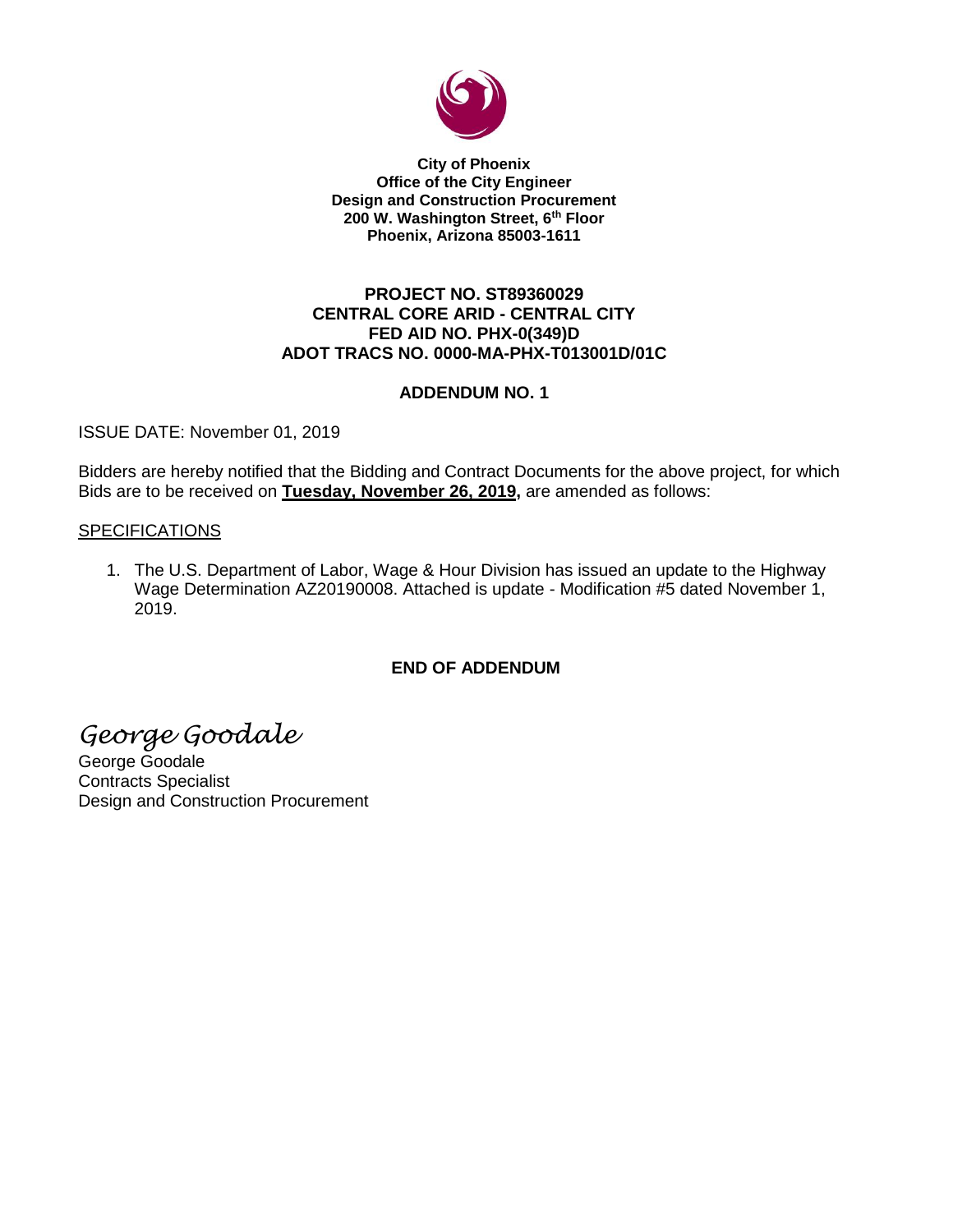## General Decision Number: AZ20190008 11/01/2019

### Superseded General Decision Number: AZ20180008

## State: Arizona

## Construction Type: Highway

Counties: Coconino, Maricopa, Mohave, Pima, Pinal, Yavapai and Yuma Counties in Arizona.

## HIGHWAY CONSTRUCTION PROJECTS

Note: Under Executive Order (EO) 13658, an hourly minimum wage of \$10.60 for calendar year 2019 applies to all contracts subject to the Davis-Bacon Act for which the contract is awarded (and any solicitation was issued) on or after January 1, 2015. If this contract is covered by the EO, the contractor must pay all workers in any classification listed on this wage determination at least \$10.60 per hour (or the applicable wage rate listed on this wage determination, if it is higher) for all hours spent performing on the contract in calendar year 2019. If this contract is covered by the EO and a classification considered necessary for performance of work on the contract does not appear on this wage determination, the contractor must pay workers in that classification at least the wage rate determined through the conformance process set forth in 29 CFR 5.5(a)(1)(ii) (or the EO minimum wage rate, if it is higher than the conformed wage rate). The EO minimum wage rate will be adjusted annually. Please note that this EO applies to the above-mentioned types of contracts entered into by the federal government that are subject to the Davis-Bacon Act itself, but it does not apply to contracts subject only to the Davis-Bacon Related Acts, including those set forth at 29 CFR 5.1(a)(2)-(60). Additional information on contractor requirements and worker protections under the EO is available at www.dol.gov/whd/govcontracts.

| Modification Number | <b>Publication Date</b> |
|---------------------|-------------------------|
|                     | 01/04/2019              |
|                     | 02/08/2019              |
| 2                   | 03/08/2019              |
| 3                   | 07/19/2019              |
|                     | 07/26/2019              |
| г,                  | 11/01/2019              |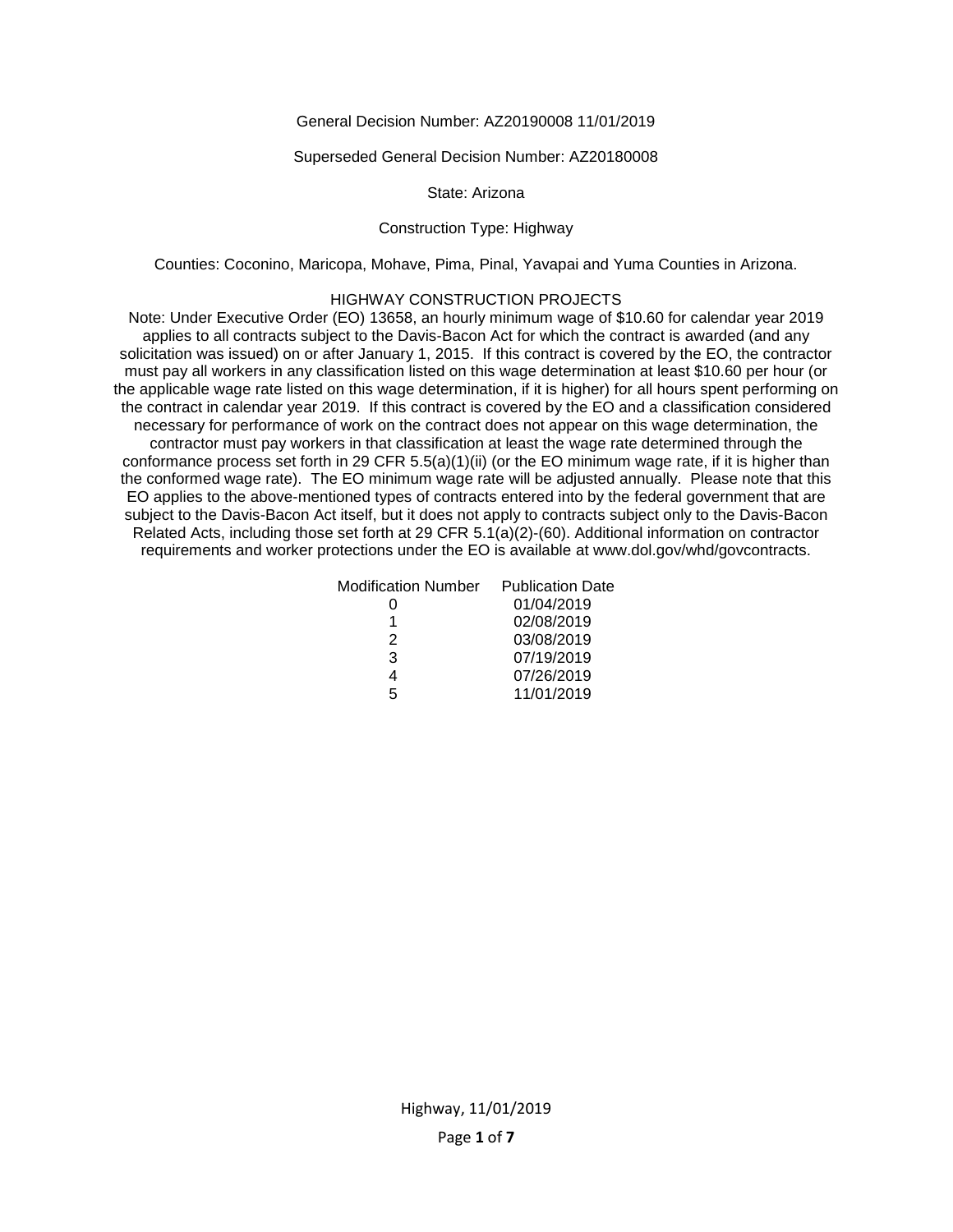CARP0408-005 07/01/2019

|                          | Rates | <b>Fringes</b> |
|--------------------------|-------|----------------|
|                          |       | 12.74          |
| ENGI0428-001 07/01/2019  | Rates | <b>Fringes</b> |
| POWER EQUIPMENT OPERATOR |       |                |
|                          |       | 11.04          |
|                          |       | 11.04          |
|                          |       | 11.04          |
|                          |       | 11 N4          |

POWER EQUIPMENT OPERATORS CLASSIFICATIONS:

GROUP 1: A-frame boom truck, air compressor, Beltcrete, boring bridge and texture, brakeman, concrete mixer (skip type), conductor, conveyor, cross timing and pipe float, curing machine, dinky (under 20 tons), elevator hoist (Husky and similar), firemen, forklift, generator (all), handler, highline cableway signalman, hydrographic mulcher, joint inserter, jumbo finishing machine, Kolman belt loader, machine conveyor, multiple power concrete saw, pavement breaker, power grizzly, pressure grout machine, pump, selfpropelled chip spreading machine, slurry seal machine (Moto paver driver), small self-propelled compactor (with blade-backfill, ditch operation), straw blower, tractor (wheel type), tripper, tugger (single drum), welding machine, winch truck

GROUP 2: ALL COUNTIES INCLUDING MARICOPA: Aggregate Plant, Asphalt plant Mixer, Bee Gee, Boring Machine, Concrete Pump, Concrete Mechanical Tamping-Spreading Finishing Machine, Concrete Batch Plant, Concrete Mixer (paving & mobile), Elevating Grader (except as otherwise classified), Field Equipment Serviceman, Locomotive Engineer (including Dinky 20 tons & over), Moto-Paver, Oiler-Driver, Operating Engineer Rigger, Power Jumbo Form Setter, Road Oil Mixing Machine, Self-Propelled Compactor (with blade-grade operation), Slip Form (power driven lifting device for concrete forms), Soil Cement Road Mixing Machine, Pipe-Wrapping & Cleaning Machine (stationary or traveling), Surface Heater & Planer, Trenching Machine, Tugger (2 or more drums).

MARICOPA COUNTY ONLY: Backhoe < 1 cu yd, Motor Grader (rough), Scraper (pneumatic tired), Roller (all types asphalt), Screed, Skip Loader (all types 3<6 cu yd), Tractor (dozer, pusher-all).

GROUP 3: ALL COUNTIES INCLUDING MARICOPA: Auto Grade Machine, Barge, Boring Machine (including Mole, Badger & similar type directional/horizontal), Crane (crawler & pneumatic 15>100 tons), Crawler type Tractor with boom attachment & slope bar, Derrick, Gradall, Heavy Duty Mechanic-Welder, Helicopter Hoist or Pilot, Highline Cableway, Mechanical Hoist, Mucking Machine, Overhead Crane, Pile Driver Engineer (portable, stationary or skid), Power Driven Ditch Lining or Ditch Trimming Machine, Remote Control Earth Moving Machine, Slip Form Paving Machine (including Gunnert, Zimmerman & similar types), Tower Crane or similar type.

MARICOPA COUNTY ONLY: Backhoe<10 cu yd, Clamshell < 10 cu yd, Concrete Pump (truck mounted with boom only), Dragline <10 cu yd, Grade Checker, Motor Grader (finish-any type power blade), Shovel  $<$  10 cu vd.

GROUP 4: Backhoe 10 cu yd and over, Clamshell 10 cu yd and over, Crane (pneumatic or crawler 100 tons & over), Dragline 10 cu yd and over, Shovel 10 cu yd and over.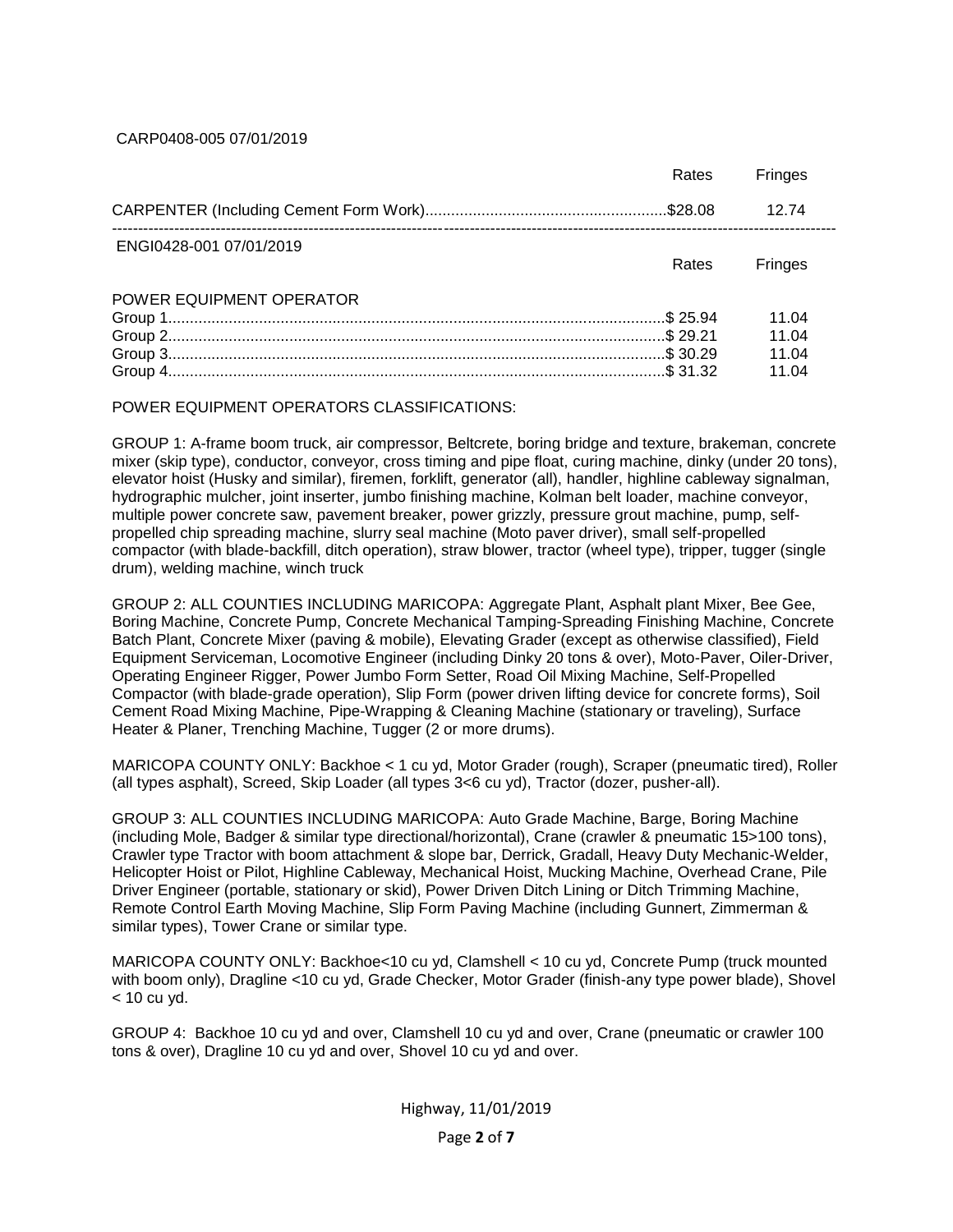All Operators, Oilers, and Motor Crane Drivers on equipment with Booms, except concrete pumping truck booms, including Jibs, shall receive \$0.01 per hour per foot over 80 ft in addition to regular rate of pay. Premium pay for performing hazardous waste removal \$0.50 per hour over base rate. --------------------------------------------------------------------------------------------------------------------------------------------

#### \* IRON0075-004 08/01/2019

### COCONINO, MARICOPA, MOHAVE, YAVAPAI & YUMA COUNTIES

|                                                                                                                                                                                      | Rates | <b>Fringes</b> |
|--------------------------------------------------------------------------------------------------------------------------------------------------------------------------------------|-------|----------------|
|                                                                                                                                                                                      |       | 19.05          |
| Zone 1: 0 to 50 miles from City Hall in Phoenix or Tucson<br>Zone 2: 050 to 100 miles - Add \$4.00<br>Zone 3: 100 to 150 miles - Add \$5.00<br>Zone 4: 150 miles & over - Add \$6.50 |       |                |

\* LABO1184-008 06/01/2019

|            | Rates |      |
|------------|-------|------|
| l aborers: |       |      |
|            |       | 5 71 |
|            |       | 571  |
|            |       | 5.71 |
|            |       | 5 71 |
|            |       |      |

LABORERS CLASSIFICATIONS:

GROUP 1: All Counties: Chipper, Rip Rap Stoneman. Pinal County Only: General/Cleanup Laborer. Maricopa County Only: Flagger.

GROUP 2: Asphalt Laborer (Shoveling-excluding Asphalt Raker or Ironer), Bander, Cement Mason Tender, Concrete Mucker, Cutting Torch Operator, Fine Grader, Guinea Chaser, Power Type Concrete Buggy

GROUP 3: Chain Saw, Concrete Small Tools, Concrete Vibrating Machine, Cribber & Shorer (except tunnel), Hydraulic Jacks and similar tools, Operator and Tender of Pneumatic and Electric Tools (not herein separately classified), Pipe Caulker and Back-Up Man-Pipeline, Pipe Wrapper, Pneumatic Gopher, Pre-Cast Manhole Erector, Rigger and Signal Man-Pipeline

GROUP 4: Air and Water Washout Nozzleman; Bio-Filter, Pressman, Installer, Operator; Scaffold Laborer; Chuck Tender; Concrete Cutting Torch; Gunite; Hand-Guided Trencher; Jackhammer and/or Pavement Breaker; Scaler (using boson's chair or safety belt); Tamper (mechanical all types).

GROUP 5: AC Dumpman, Asbestos Abatement, Asphalt Raker II, Drill Doctor/Air Tool Repairman, Hazardous Waste Removal, Lead Abatement, Lead Pipeman, Process Piping Installer, Scaler (Driller), Pest Technician/Weed Control, Scissor Lift, Hydro Mobile Scaffold Builder.

-------------------------------------------------------------------------------------------------------------------------------------------- PAIN0086-001 04/01/2017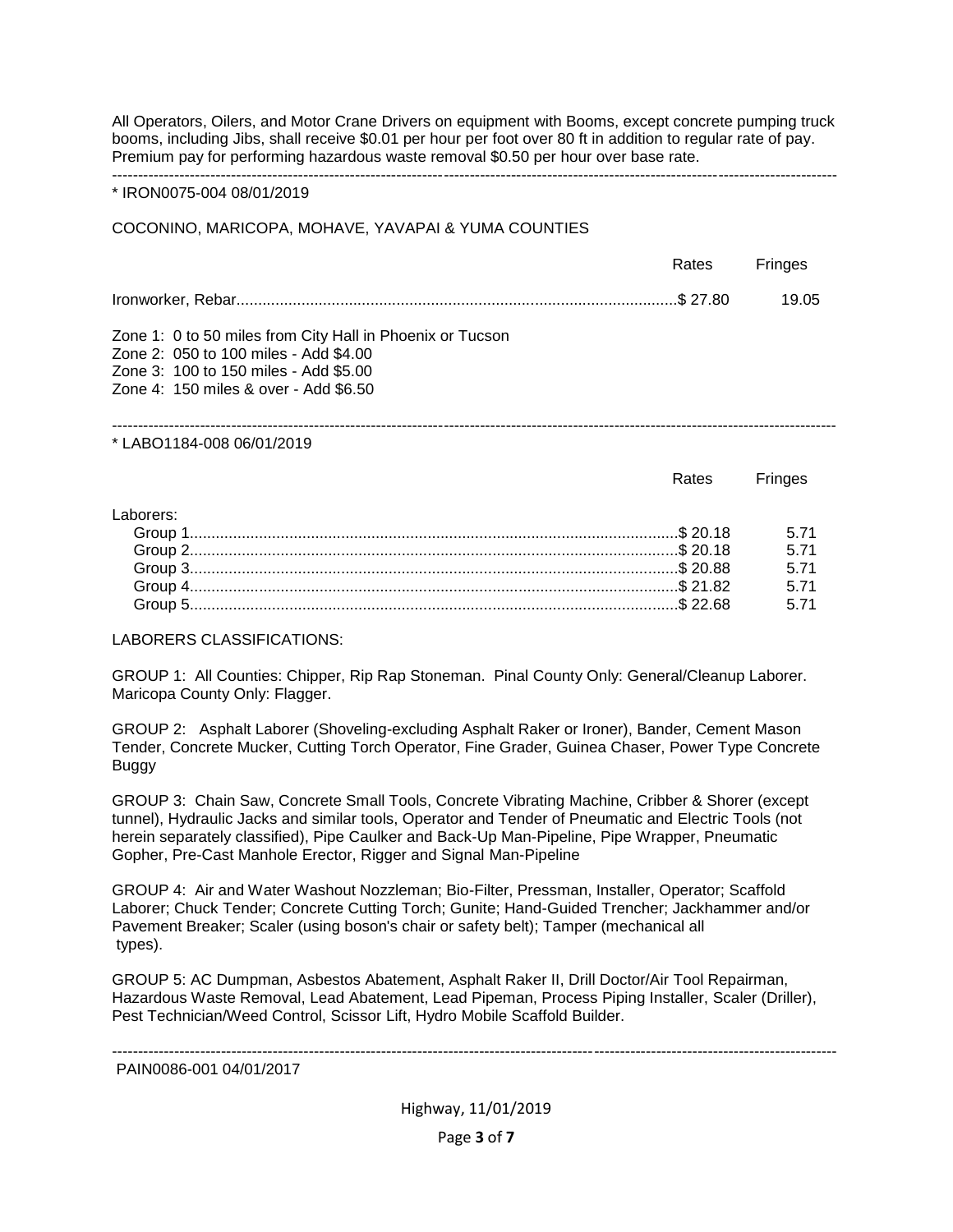|                                                                                       | Rates | Fringes |
|---------------------------------------------------------------------------------------|-------|---------|
| <b>PAINTER</b><br>PAINTER (Yavapai County only), SAND BLASTER/WATER BLASTER           |       | 6.40    |
| ZONE PAY: More than 100 miles from Old Phoenix Courthouse \$3.50 additional per hour. |       |         |
| SUAZ2009-001 04/20/2009                                                               |       |         |
|                                                                                       | Rates | Fringes |
|                                                                                       |       | 3.99    |
|                                                                                       |       | 6.48    |
| <b>IRONWORKER</b> (Rebar)                                                             |       |         |
|                                                                                       |       | 14.83   |
|                                                                                       |       | 8.35    |
|                                                                                       |       |         |
| <b>LABORER</b>                                                                        |       |         |
|                                                                                       |       | 3.49    |
|                                                                                       |       | 2.91    |
|                                                                                       |       | 3.20    |
|                                                                                       |       | 2.58    |
|                                                                                       |       | 3.12    |
|                                                                                       |       | 3.16    |
|                                                                                       |       | 2.99    |
| Flagger                                                                               |       |         |
| Coconino, Mohave, Pima, Pinal, Yavapai & Yuma\$ 12.35                                 |       | 1.59    |
|                                                                                       |       | 3.97    |
| General/Cleanup Laborer                                                               |       |         |
| Coconino, Maricopa, Mohave, Pima, Yavapai & Yuma \$ 14.54                             |       | 3.49    |
|                                                                                       |       | 5.45    |
|                                                                                       |       | 2.99    |
|                                                                                       |       |         |
|                                                                                       |       |         |
|                                                                                       |       | 2.96    |
|                                                                                       |       | 2.58    |
|                                                                                       |       |         |
| <b>OPERATOR: Power Equipment</b>                                                      |       |         |
|                                                                                       |       | 6.05    |
| Backhoe < 1 cu yd                                                                     |       |         |
| Coconino, Mohave, Pima, Pinal, Yavapai & Yuma\$ 17.37                                 |       | 3.85    |
| Backhoe < 10 cu yd                                                                    |       |         |
| Coconino, Mohave, Pima, Pinal, Yavapai & Yuma\$ 18.72                                 |       | 3.59    |
|                                                                                       |       |         |
| Clamshell < 10 cu yd                                                                  |       | 3.59    |
| Coconino, Mohave, Pima, Pinal, Yavapai & Yuma\$ 18.72                                 |       |         |
| Concrete Pump (Truck Mounted with boom only)                                          |       |         |
| Coconino, Mohave, Pima, Pinal, Yavapai & Yuma\$ 19.92                                 |       | 7.10    |
|                                                                                       |       | 7.36    |
| Dragline (up to 10 cu yd)                                                             |       |         |
| Coconino, Mohave, Pima, Pinal, Yavapai & Yuma\$ 18.72                                 |       | 3.59    |

Highway, 11/01/2019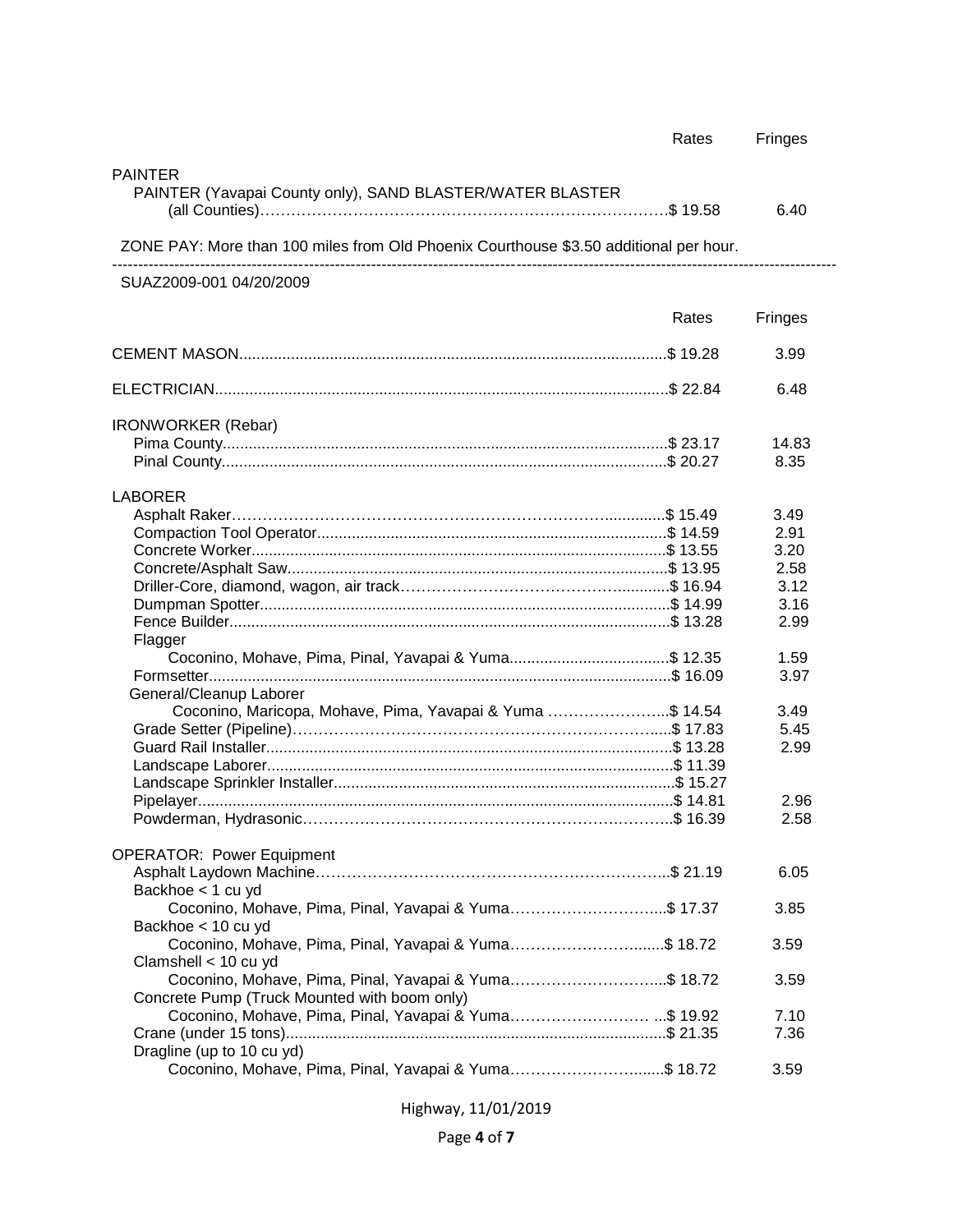| <b>Grade Checker</b>                                   | 5.65 |
|--------------------------------------------------------|------|
| Coconino, Mohave, Pima, Pinal, Yavapai & Yuma\$ 16.04  | 3.68 |
|                                                        | 7.67 |
|                                                        | 4.28 |
|                                                        | 7.45 |
| Motor Grader (Finish-any type power blade)             |      |
| Coconino, Mohave, Pima, Pinal, Yavapai & Yuma\$ 21.92  | 4.66 |
| Motor Grader (Rough)                                   |      |
| Coconino, Mohave, Pima, Pinal, Yavapai & Yuma\$ 20.07  | 4.13 |
|                                                        | 8.24 |
|                                                        | 4.44 |
| Roller (all types Asphalt)                             |      |
| Coconino, Mohave, Pima, Pinal, Yavapai & Yuma\$ 18.27  | 3.99 |
|                                                        | 3.32 |
| Scraper (pneumatic tired)                              |      |
| Coconino, Mohave, Pima, Pinal, Yavapai & Yuma\$ 17.69  | 3.45 |
| Screed                                                 |      |
| Coconino, Mohave, Pima, Pinal, Yavapai & Yuma\$ 17.54  | 3.72 |
| Shovel < 10 cu yd                                      |      |
| Coconino, Mohave, Pima, Pinal, Yavapai & Yuma\$ 18.72  | 3.59 |
|                                                        | 5.30 |
| Skip Loader (all types 3 < 6 cu yd)                    |      |
| Coconino, Mohave, Pima, Pinal, Yavapai & Yuma\$ 18.64  | 4.86 |
|                                                        | 4.52 |
| Tractor (dozer, pusher - all)                          |      |
| Coconino, Mohave, Pima, Pinal, Yavapai & Yuma\$ 17.26  | 2.65 |
|                                                        |      |
| <b>PAINTER</b>                                         |      |
| Coconino, Maricopa, Mohave, Pima, Pinal & Yuma\$ 15.57 | 3.92 |
|                                                        |      |
| <b>TRUCK DRIVER</b>                                    |      |
|                                                        | 3.30 |
|                                                        | 2.89 |
|                                                        | 6.42 |
|                                                        |      |
|                                                        |      |
|                                                        | 5.48 |
|                                                        | 4.55 |
|                                                        | 3.33 |
|                                                        | 4.16 |
|                                                        |      |

WELDERS - Receive rate prescribed for craft performing operation to which welding is incidental.

================================================================================

Note: Executive Order (EO) 13706, Establishing Paid Sick Leave for Federal Contractors applies to all contracts subject to the Davis-Bacon Act for which the contract is awarded (and any solicitation was issued) on or after January 1, 2017. If this contract is covered by the EO, the contractor must provide employees with 1 hour of paid sick leave for every 30 hours they work, up to 56 hours of paid sick leave each year. Employees must be permitted to use paid sick leave for their own illness, injury or other health-related needs, including preventive care; to assist a family member (or person who is like family to the employee) who is ill, injured, or has other health-related needs, including preventive care; or for

Highway, 11/01/2019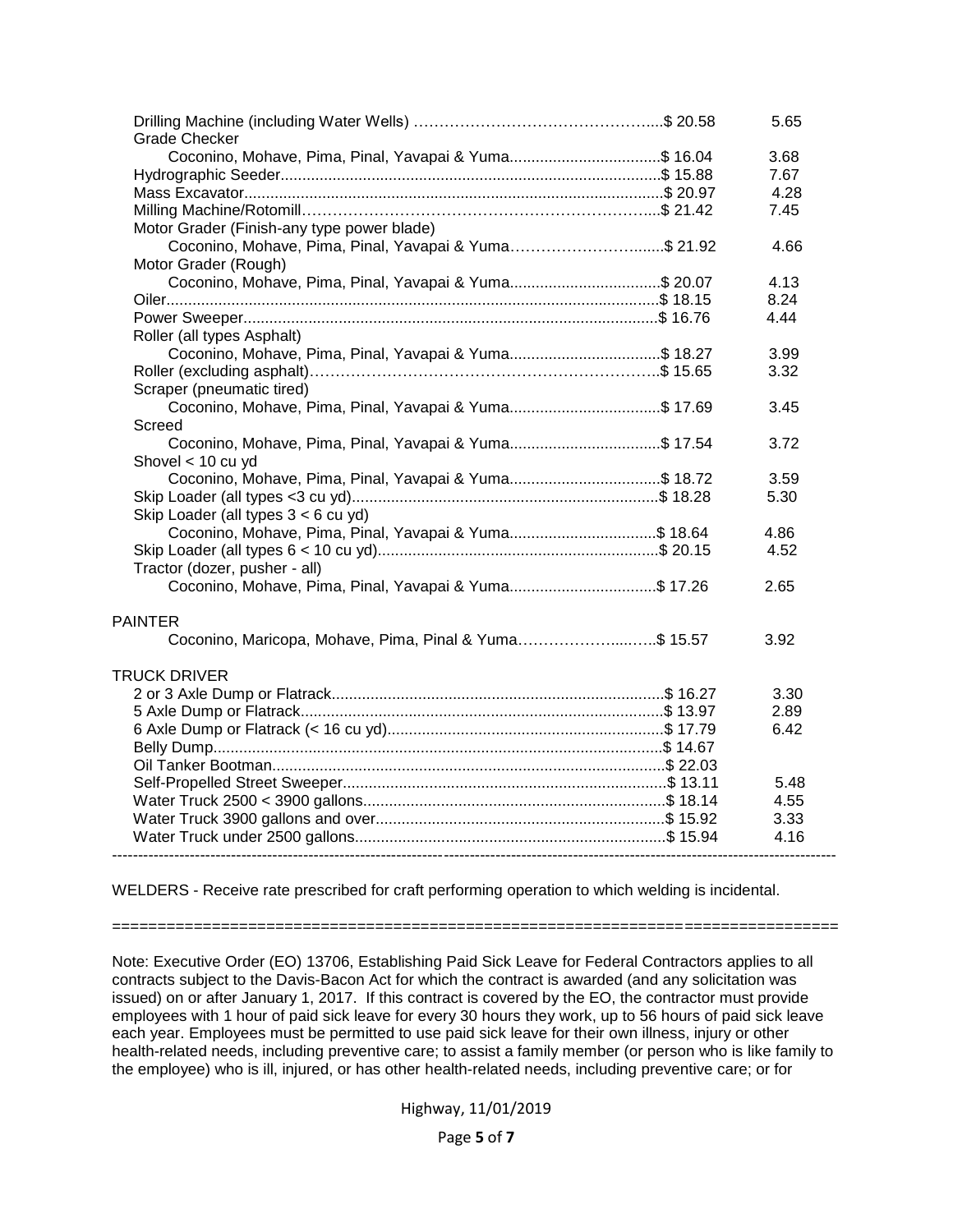reasons resulting from, or to assist a family member (or person who is like family to the employee) who is a victim of, domestic violence, sexual assault, or stalking. Additional information on contractor requirements and worker protections under the EO is available at www.dol.gov/whd/govcontracts.

Unlisted classifications needed for work not included within the scope of the classifications listed may be added after award only as provided in the labor standards contract clauses (29CFR 5.5 (a) (1) (ii)).

--------------------------------------------------------------------------------------------------------------------------------------------

The body of each wage determination lists the classification and wage rates that have been found to be prevailing for the cited type(s) of construction in the area covered by the wage determination. The classifications are listed in alphabetical order of ""identifiers"" that indicate whether the particular rate is a union rate (current union negotiated rate for local), a survey rate (weighted average rate) or a union average rate (weighted union average rate).

### Union Rate Identifiers

A four letter classification abbreviation identifier enclosed in dotted lines beginning with characters other than ""SU"" or ""UAVG"" denotes that the union classification and rate were prevailing for that classification in the survey. Example: PLUM0198-005 07/01/2014. PLUM is an abbreviation identifier of the union which prevailed in the survey for this classification, which in this example would be Plumbers. 0198 indicates the local union number or district council number where applicable, i.e., Plumbers Local 0198. The next number, 005 in the example, is an internal number used in processing the wage determination. 07/01/2014 is the effective date of the most current negotiated rate, which in this example is July 1, 2014.

Union prevailing wage rates are updated to reflect all rate changes in the collective bargaining agreement (CBA) governing this classification and rate.

### Survey Rate Identifiers

Classifications listed under the ""SU"" identifier indicate that no one rate prevailed for this classification in the survey and the published rate is derived by computing a weighted average rate based on all the rates reported in the survey for that classification. As this weighted average rate includes all rates reported in the survey, it may include both union and non-union rates. Example: SULA2012-007 5/13/2014. SU indicates the rates are survey rates based on a weighted average calculation of rates and are not majority rates. LA indicates the State of Louisiana. 2012 is the year of survey on which these classifications and rates are based. The next number, 007 in the example, is an internal number used in producing the wage determination. 5/13/2014 indicates the survey completion date for the classifications and rates under that identifier.

Survey wage rates are not updated and remain in effect until a new survey is conducted.

### Union Average Rate Identifiers

Classification(s) listed under the UAVG identifier indicate that no single majority rate prevailed for those classifications; however, 100% of the data reported for the classifications was union data. EXAMPLE: UAVG-OH-0010 08/29/2014. UAVG indicates that the rate is a weighted union average rate. OH indicates the state. The next number, 0010 in the example, is an internal number used in producing the wage determination. 08/29/2014 indicates the survey completion date for the classifications and rates under that identifier.

A UAVG rate will be updated once a year, usually in January of each year, to reflect a weighted average of the current negotiated/CBA rate of the union locals from which the rate is based.

# Highway, 11/01/2019

Page **6** of **7**